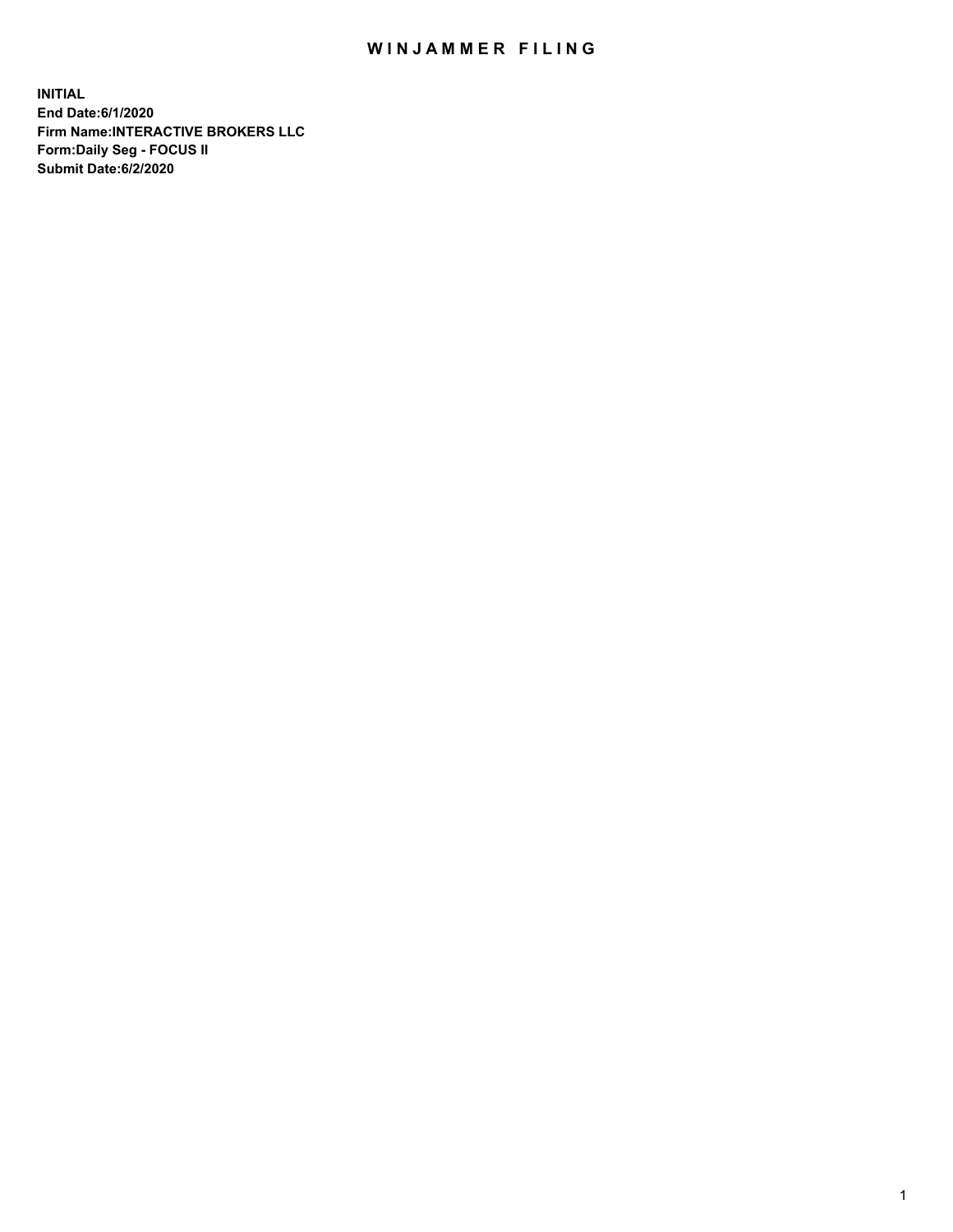**INITIAL End Date:6/1/2020 Firm Name:INTERACTIVE BROKERS LLC Form:Daily Seg - FOCUS II Submit Date:6/2/2020 Daily Segregation - Cover Page**

| Name of Company                                                                                                                                                                                                                                                                                                                | <b>INTERACTIVE BROKERS LLC</b>                                                                 |
|--------------------------------------------------------------------------------------------------------------------------------------------------------------------------------------------------------------------------------------------------------------------------------------------------------------------------------|------------------------------------------------------------------------------------------------|
| <b>Contact Name</b>                                                                                                                                                                                                                                                                                                            | James Menicucci                                                                                |
| <b>Contact Phone Number</b>                                                                                                                                                                                                                                                                                                    | 203-618-8085                                                                                   |
| <b>Contact Email Address</b>                                                                                                                                                                                                                                                                                                   | jmenicucci@interactivebrokers.c<br>om                                                          |
| FCM's Customer Segregated Funds Residual Interest Target (choose one):<br>a. Minimum dollar amount: ; or<br>b. Minimum percentage of customer segregated funds required:% ; or<br>c. Dollar amount range between: and; or<br>d. Percentage range of customer segregated funds required between: % and %.                       | $\overline{\mathbf{0}}$<br>$\overline{\mathbf{0}}$<br>155,000,000 245,000,000<br><u>00</u>     |
| FCM's Customer Secured Amount Funds Residual Interest Target (choose one):<br>a. Minimum dollar amount: ; or<br>b. Minimum percentage of customer secured funds required:%; or<br>c. Dollar amount range between: and; or<br>d. Percentage range of customer secured funds required between:% and%.                            | $\overline{\mathbf{0}}$<br>$\overline{\mathbf{0}}$<br>80,000,000 120,000,000<br>0 <sub>0</sub> |
| FCM's Cleared Swaps Customer Collateral Residual Interest Target (choose one):<br>a. Minimum dollar amount: ; or<br>b. Minimum percentage of cleared swaps customer collateral required:% ; or<br>c. Dollar amount range between: and; or<br>d. Percentage range of cleared swaps customer collateral required between:% and%. | $\frac{0}{0}$<br>$\underline{0}$ $\underline{0}$<br>0 <sub>0</sub>                             |

Attach supporting documents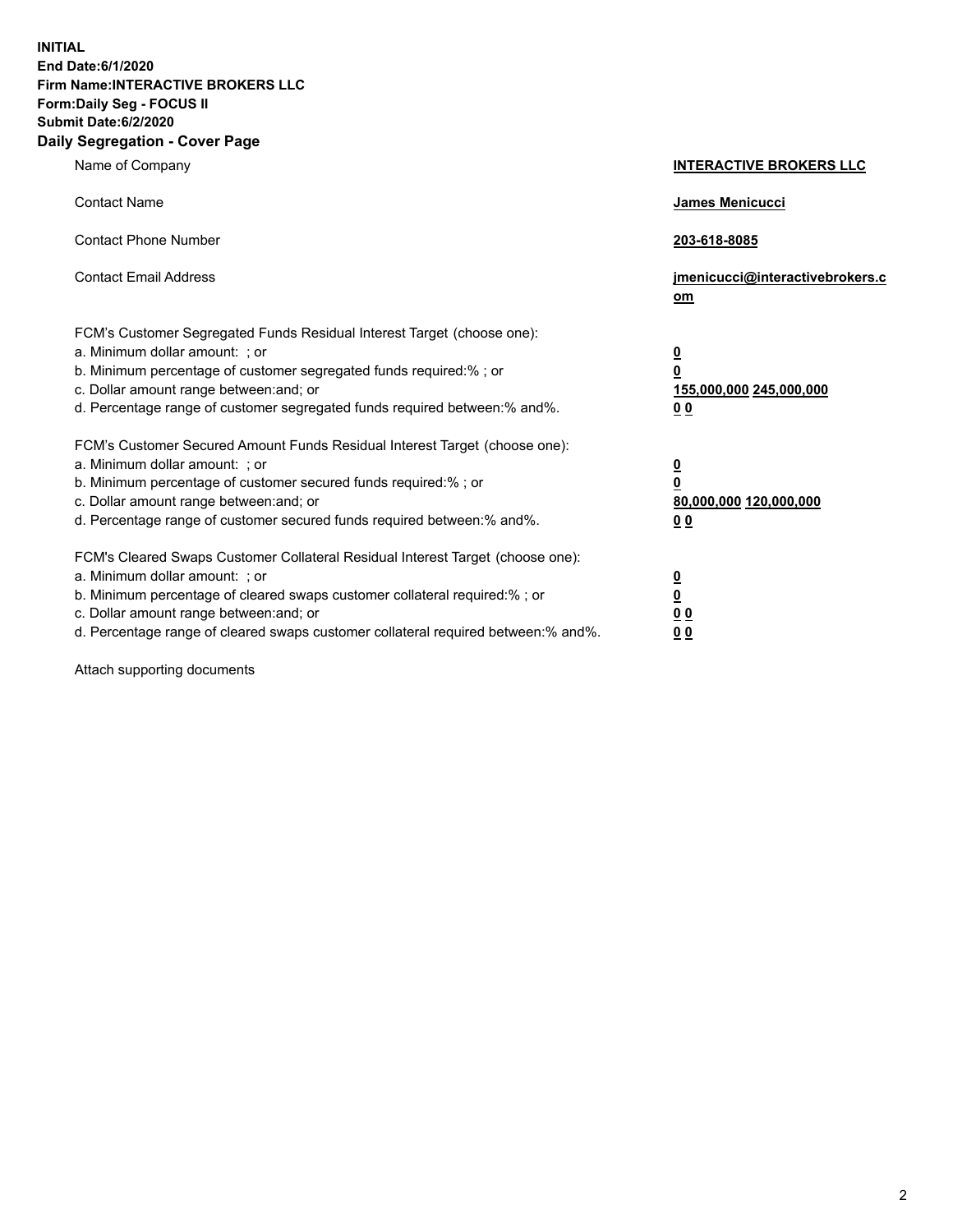## **INITIAL End Date:6/1/2020 Firm Name:INTERACTIVE BROKERS LLC Form:Daily Seg - FOCUS II Submit Date:6/2/2020 Daily Segregation - Secured Amounts**

|     | Foreign Futures and Foreign Options Secured Amounts                                         |                                                 |
|-----|---------------------------------------------------------------------------------------------|-------------------------------------------------|
|     | Amount required to be set aside pursuant to law, rule or regulation of a foreign            | $0$ [7305]                                      |
|     | government or a rule of a self-regulatory organization authorized thereunder                |                                                 |
| 1.  | Net ledger balance - Foreign Futures and Foreign Option Trading - All Customers             |                                                 |
|     | A. Cash                                                                                     | 582, 178, 871 [7315]                            |
|     | B. Securities (at market)                                                                   | $0$ [7317]                                      |
| 2.  | Net unrealized profit (loss) in open futures contracts traded on a foreign board of trade   | 6,807,943 [7325]                                |
| 3.  | Exchange traded options                                                                     |                                                 |
|     | a. Market value of open option contracts purchased on a foreign board of trade              | 96,872 [7335]                                   |
|     | b. Market value of open contracts granted (sold) on a foreign board of trade                | -152,845 [7337]                                 |
| 4.  | Net equity (deficit) (add lines 1. 2. and 3.)                                               | 588,930,841 [7345]                              |
| 5.  | Account liquidating to a deficit and account with a debit balances - gross amount           | 5,585 [7351]                                    |
|     | Less: amount offset by customer owned securities                                            | 0 [7352] 5,585 [7354]                           |
| 6.  | Amount required to be set aside as the secured amount - Net Liquidating Equity              | 588,936,426 [7355]                              |
|     | Method (add lines 4 and 5)                                                                  |                                                 |
| 7.  | Greater of amount required to be set aside pursuant to foreign jurisdiction (above) or line | 588,936,426 [7360]                              |
|     | 6.                                                                                          |                                                 |
|     | FUNDS DEPOSITED IN SEPARATE REGULATION 30.7 ACCOUNTS                                        |                                                 |
| 1.  | Cash in banks                                                                               |                                                 |
|     | A. Banks located in the United States                                                       | 94,479,753 [7500]                               |
|     | B. Other banks qualified under Regulation 30.7                                              | 0 [7520] 94,479,753 [7530]                      |
| 2.  | Securities                                                                                  |                                                 |
|     | A. In safekeeping with banks located in the United States                                   | 479,837,000 [7540]                              |
|     | B. In safekeeping with other banks qualified under Regulation 30.7                          | 0 [7560] 479,837,000 [7570]                     |
| 3.  | Equities with registered futures commission merchants                                       |                                                 |
|     | A. Cash                                                                                     | $0$ [7580]                                      |
|     | <b>B.</b> Securities                                                                        | $0$ [7590]                                      |
|     | C. Unrealized gain (loss) on open futures contracts                                         | $0$ [7600]                                      |
|     | D. Value of long option contracts                                                           | $0$ [7610]                                      |
|     | E. Value of short option contracts                                                          | 0 [7615] 0 [7620]                               |
| 4.  | Amounts held by clearing organizations of foreign boards of trade                           |                                                 |
|     | A. Cash                                                                                     | $Q$ [7640]                                      |
|     | <b>B.</b> Securities                                                                        | $0$ [7650]                                      |
|     | C. Amount due to (from) clearing organization - daily variation                             | $0$ [7660]                                      |
|     | D. Value of long option contracts                                                           | $0$ [7670]                                      |
|     | E. Value of short option contracts                                                          | 0 [7675] 0 [7680]                               |
| 5.  | Amounts held by members of foreign boards of trade                                          |                                                 |
|     | A. Cash                                                                                     | 132,468,890 [7700]                              |
|     | <b>B.</b> Securities                                                                        | $0$ [7710]                                      |
|     | C. Unrealized gain (loss) on open futures contracts                                         | 1,474,608 [7720]                                |
|     | D. Value of long option contracts                                                           | 96,872 [7730]                                   |
|     | E. Value of short option contracts                                                          | <mark>-152,845</mark> [7735] 133,887,525 [7740] |
| 6.  | Amounts with other depositories designated by a foreign board of trade                      | $0$ [7760]                                      |
| 7.  | Segregated funds on hand                                                                    | $0$ [7765]                                      |
| 8.  | Total funds in separate section 30.7 accounts                                               | 708,204,278 [7770]                              |
| 9.  | Excess (deficiency) Set Aside for Secured Amount (subtract line 7 Secured Statement         | 119,267,852 [7380]                              |
|     | Page 1 from Line 8)                                                                         |                                                 |
| 10. | Management Target Amount for Excess funds in separate section 30.7 accounts                 | 80,000,000 [7780]                               |
| 11. | Excess (deficiency) funds in separate 30.7 accounts over (under) Management Target          | 39,267,852 [7785]                               |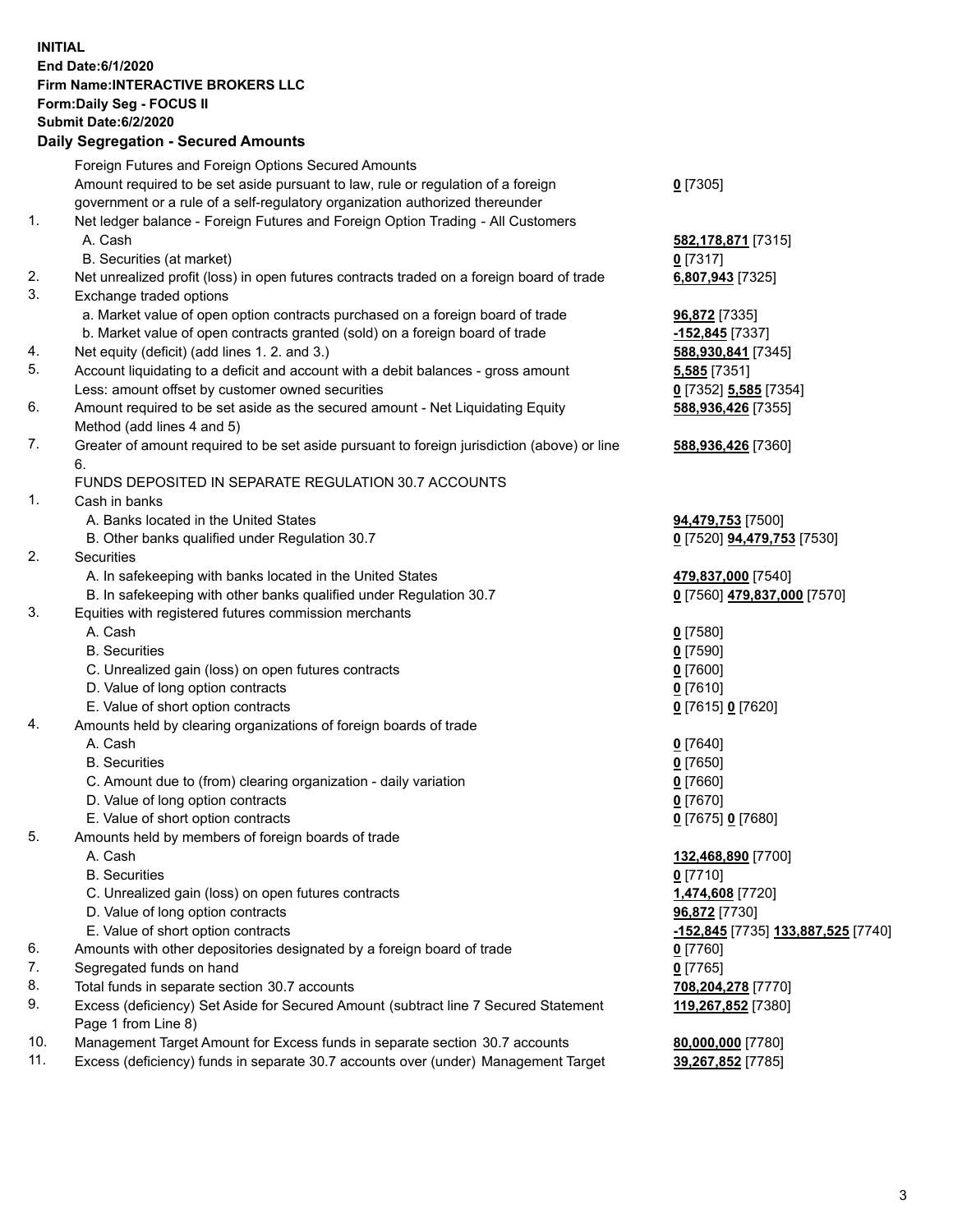**INITIAL End Date:6/1/2020 Firm Name:INTERACTIVE BROKERS LLC Form:Daily Seg - FOCUS II Submit Date:6/2/2020 Daily Segregation - Segregation Statement** SEGREGATION REQUIREMENTS(Section 4d(2) of the CEAct) 1. Net ledger balance A. Cash **5,585,642,778** [7010] B. Securities (at market) **0** [7020] 2. Net unrealized profit (loss) in open futures contracts traded on a contract market **-140,479,674** [7030] 3. Exchange traded options A. Add market value of open option contracts purchased on a contract market **316,261,009** [7032] B. Deduct market value of open option contracts granted (sold) on a contract market **-271,325,835** [7033] 4. Net equity (deficit) (add lines 1, 2 and 3) **5,490,098,278** [7040] 5. Accounts liquidating to a deficit and accounts with debit balances - gross amount **14,530,521** [7045] Less: amount offset by customer securities **0** [7047] **14,530,521** [7050] 6. Amount required to be segregated (add lines 4 and 5) **5,504,628,799** [7060] FUNDS IN SEGREGATED ACCOUNTS 7. Deposited in segregated funds bank accounts A. Cash **1,247,027,312** [7070] B. Securities representing investments of customers' funds (at market) **2,438,855,050** [7080] C. Securities held for particular customers or option customers in lieu of cash (at market) **0** [7090] 8. Margins on deposit with derivatives clearing organizations of contract markets A. Cash **501,806,216** [7100] B. Securities representing investments of customers' funds (at market) **1,554,144,114** [7110] C. Securities held for particular customers or option customers in lieu of cash (at market) **0** [7120] 9. Net settlement from (to) derivatives clearing organizations of contract markets **-8,584,587** [7130] 10. Exchange traded options A. Value of open long option contracts **315,673,547** [7132] B. Value of open short option contracts **-271,041,350** [7133] 11. Net equities with other FCMs A. Net liquidating equity **0** [7140] B. Securities representing investments of customers' funds (at market) **0** [7160] C. Securities held for particular customers or option customers in lieu of cash (at market) **0** [7170] 12. Segregated funds on hand **0** [7150] 13. Total amount in segregation (add lines 7 through 12) **5,777,880,302** [7180] 14. Excess (deficiency) funds in segregation (subtract line 6 from line 13) **273,251,503** [7190] 15. Management Target Amount for Excess funds in segregation **155,000,000** [7194] 16. Excess (deficiency) funds in segregation over (under) Management Target Amount **118,251,503** [7198]

Excess